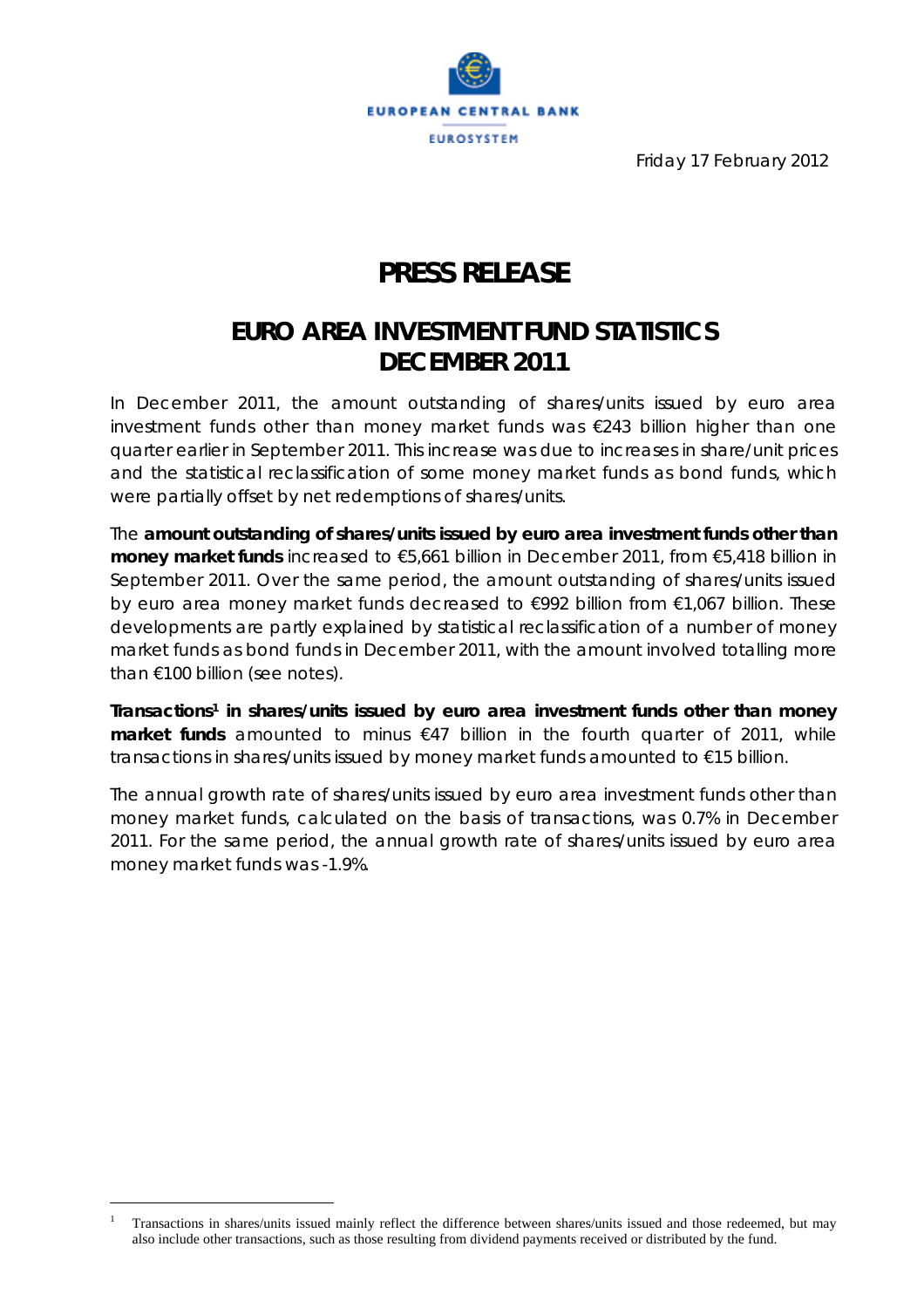### **Shares/units issued**

*(EUR billions and annual growth rates; not seasonally adjusted; amounts outstanding at the end of the period, transactions during the period)*

|                                                       | 2010    |        |                |                | 2011   |        |        |          |
|-------------------------------------------------------|---------|--------|----------------|----------------|--------|--------|--------|----------|
|                                                       |         |        |                |                |        |        | Q4     |          |
|                                                       | Q4      | Q1     | Q <sub>2</sub> | Q <sub>3</sub> | Q4     | Oct.   | Nov.   | Dec.     |
| Investment funds other<br>than<br>money market funds: |         |        |                |                |        |        |        |          |
| Amount outstanding                                    | 5,77    | 5,770  | 5,790          | 5,418          | 5,661  | 5,52   | 5,444  | 5,66     |
| <b>Transactions</b>                                   | 81      | 55     | 79             | $-44$          | $-47$  | $-17$  | $-22$  | $-9$     |
| Annual percentage                                     | 6.8     | 4.8    | 5.4            | 3.0            | 0.7    | 2.1    | 1.4    | 0.7      |
| Money market funds:                                   |         |        |                |                |        |        |        |          |
| Amount outstanding                                    | 1,10    | 1,077  | 1,048          | 1,067          | 992    | 1,04   | 1,084  | 992      |
| <b>Transactions</b>                                   | $-37$   | $-10$  | $-23$          | $-3$           | 15     | $-7$   | 21     | $\Omega$ |
| Annual percentage                                     | $-10.2$ | $-7.6$ | $-5.7$         | $-6.4$         | $-1.9$ | $-6.1$ | $-4.7$ | $-1.9$   |

Regarding the **assets of euro area investment funds other than money market funds**, the annual growth rate of securities other than shares was 1.3% in December 2011, with transactions amounting to minus €11 billion during the fourth quarter. In the case of shares and other equity the corresponding annual growth rate was -1.8%, with fourthquarter transactions of minus €26 billion. For holdings of investment fund shares/units the annual growth rate was -0.7%, with fourth-quarter transactions of minus €11 billion.

In terms of the **breakdown by investment policy**, the annual growth rate of shares/units issued by bond funds was 0.9% in December 2011. Transactions in shares/units issued by bond funds amounted to minus €7 billion in the fourth quarter of 2011. The annual growth rate and transactions of equity funds were -1.1% and minus €18 billion respectively. For mixed funds, the corresponding figures were 0.7% and minus €15 billion.

Regarding the **assets of euro area money market funds**, the annual growth rate of securities other than shares was -2.7% in December 2011, with transactions amounting to €18 billion during the fourth quarter (within this item, the transactions in securities issued by euro area residents were minus €4 billion); for deposit and loan claims the annual rate of change was 11.4% and transactions equalled €2 billion.

#### *Notes*

- *Money market funds are presented separately in this press release since they are classified in the monetary financial institutions sector within the European statistical framework, while other types of investment fund are classified in the other financial intermediaries sector.*
- *After a transitional period that ended on 31 January 2012, the definition of money market funds for euro area statistical purposes has been brought into line with the criteria applied for supervisory purposes under the guidelines on a common definition of European money market funds issued on 19 May 2010 by the Committee of European Securities Regulators (CESR), the predecessor of European Securities Market Authority (ESMA). This change has led to reclassifications of money market funds and other investment funds.*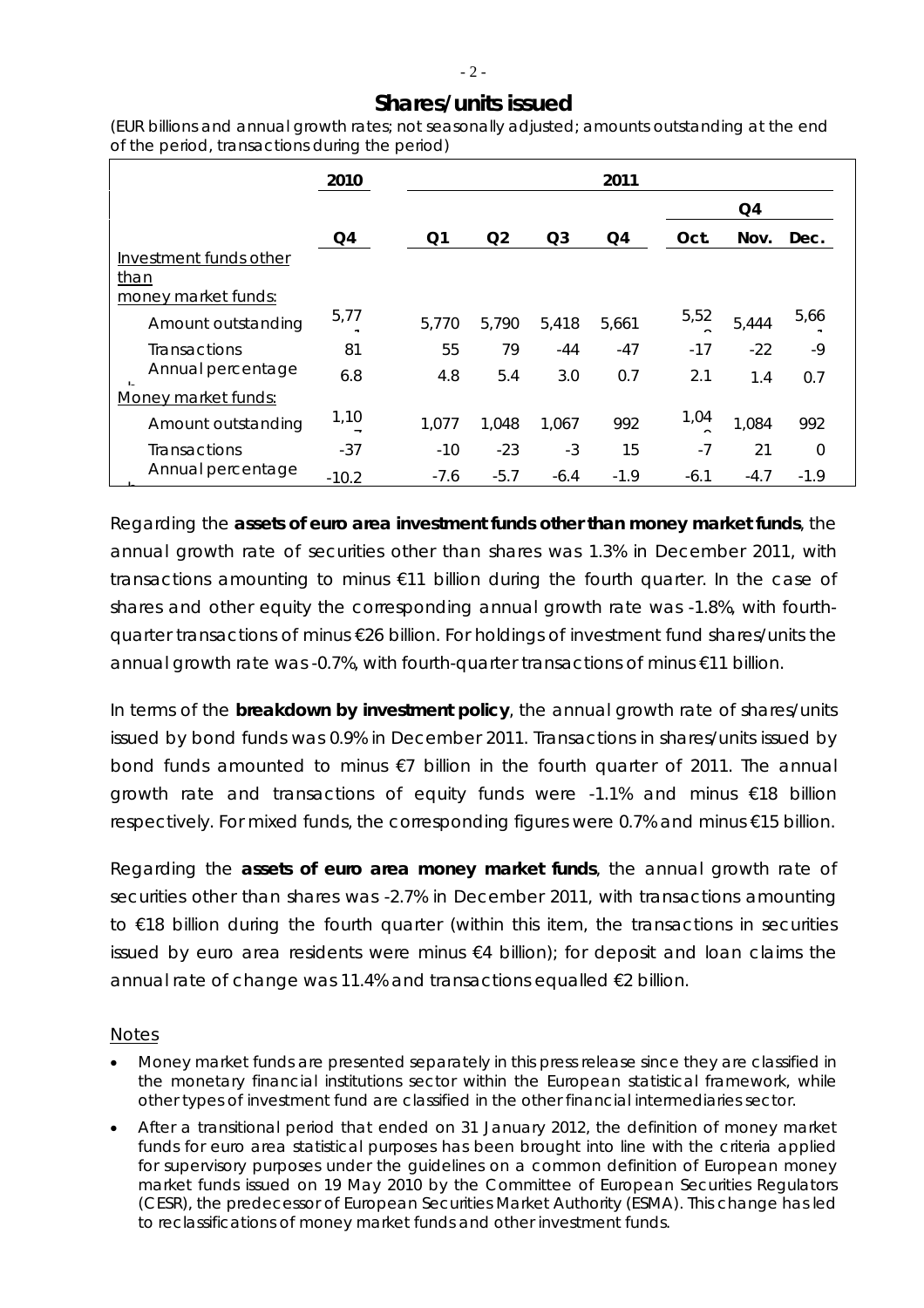*Further predefined tables, statistical data and methodological notes, as well as the advance release calendar, are available in the "Statistics" section of the ECB's website under "Euro area investment fund statistics" (http://www.ecb.europa.eu/stats/money/funds/html/index.en.html) and "The balance sheets of monetary financial institutions" (http://www.ecb.europa.eu/stats/money/aggregates/bsheets/html/index.en.html).* 

**European Central Bank**  Directorate Communications / Press and Information Division Kaiserstrasse 29, D-60311 Frankfurt am Main Tel.: +49 69 1344 7455, Fax: + 49 69 1344 7404 Internet: http://www.ecb.europa.eu **Reproduction is permitted provided that the source is acknowledged.**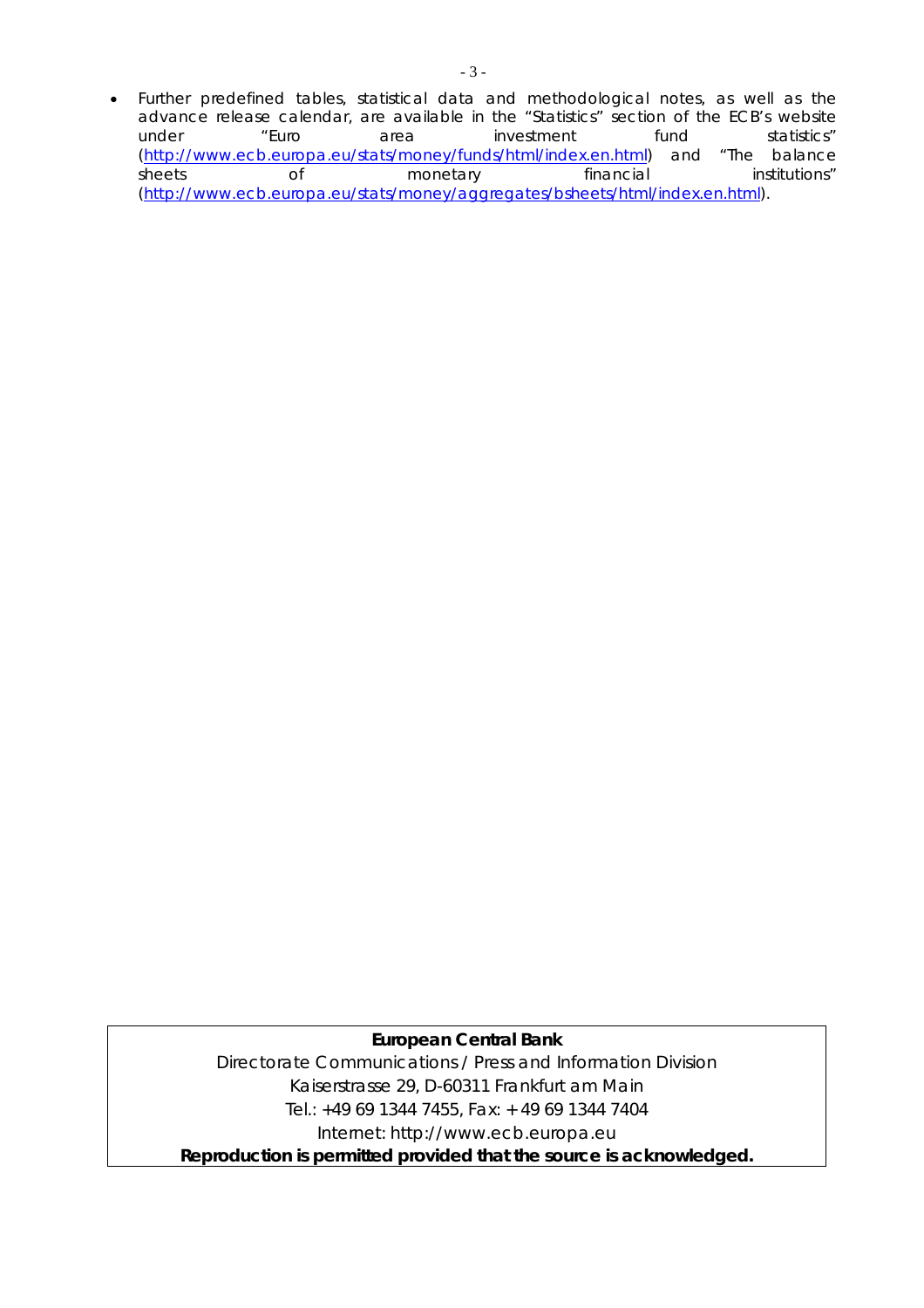## **Assets and liabilities of euro area investment funds** (EUR billions and annual percentage changes; not seasonally adjusted; amo

|                                                                                                                                     | 2011 Q3               |                      |                                             | 2011 Q4                |                             |                                           |
|-------------------------------------------------------------------------------------------------------------------------------------|-----------------------|----------------------|---------------------------------------------|------------------------|-----------------------------|-------------------------------------------|
|                                                                                                                                     | Amount<br>outstanding | Amount               | Change in<br>outstanding amount outstanding | Transactions           | Other changes <sup>1)</sup> | Annual<br>percentage change <sup>2)</sup> |
| Investment funds other than money market funds                                                                                      |                       |                      |                                             |                        |                             |                                           |
| <b>Assets</b>                                                                                                                       |                       |                      |                                             |                        |                             |                                           |
| Deposits and loan claims                                                                                                            | 421                   | 418                  | $-3$                                        | $-33$                  | 30                          | 5.7                                       |
| Securities other than shares<br>Issued by euro area residents<br>Issued by non-euro area residents                                  | 2383<br>1414<br>969   | 2503<br>1422<br>1081 | 120<br>9<br>112                             | $-11$<br>$-1$<br>$-8$  | 131<br>10<br>120            | 1.3<br>$-0.5$<br>$4.2\,$                  |
| Shares and other equity<br>Issued by euro area residents<br>Issued by non-euro area residents                                       | 1633<br>616<br>1017   | 1733<br>637<br>1096  | 100<br>21<br>79                             | $-26$<br>$-9$<br>$-17$ | 127<br>30<br>96             | $-1.8$<br>$-1.3$<br>$-2.0$                |
| Investment fund shares/units (incl. money market fund shares)<br>Issued by euro area residents<br>Issued by non-euro area residents | 831<br>699<br>132     | 839<br>709<br>130    | 8<br>10<br>$-2$                             | $-11$<br>$-2$<br>$-8$  | 19<br>13<br>6               | $-0.7$<br>$-0.1$<br>$-4.0$                |
| Non-financial assets                                                                                                                | 230                   | 231                  | -1                                          | 2                      | $-1$                        | 6.0                                       |
| Other assets                                                                                                                        | 577                   | 484                  | $-93$                                       | $-112$                 | 20                          | $-8.4$                                    |
| <b>Liabilities</b>                                                                                                                  |                       |                      |                                             |                        |                             |                                           |
| Investment fund shares/units                                                                                                        | 5418                  | 5661                 | 243                                         | $-47$                  | 290                         | 0.7                                       |
| Loans and deposits received                                                                                                         | 125                   | 116                  | $-9$                                        | $-14$                  | 5                           | 1.4                                       |
| Other liabilities                                                                                                                   | 531                   | 432                  | $-99$                                       | $-130$                 | 31                          | $-10.9$                                   |
| Total                                                                                                                               | 6074                  | 6208                 | 135                                         | $-191$                 | 326                         | $-0.4$                                    |
| <b>Money market funds</b>                                                                                                           |                       |                      |                                             |                        |                             |                                           |
| <b>Assets</b>                                                                                                                       |                       |                      |                                             |                        |                             |                                           |
| Deposits and loan claims                                                                                                            | 250                   | 201                  | $-49$                                       | $\overline{c}$         | $-51$                       | 11.4                                      |
| Securities other than shares<br>Issued by euro area residents<br>Issued by non-euro area residents                                  | 779<br>450<br>328     | 757<br>431<br>326    | $-22$<br>$-19$<br>$-3$                      | 18<br>$-4$<br>22       | $-40$<br>$-15$<br>$-25$     | $-2.7$<br>$-9.1$<br>6.7                   |
| Shares and other equity                                                                                                             | 3                     | $\mathbf{1}$         | $-2$                                        | $-2$                   | $\mathbf{0}$                | $-73.9$                                   |
| Money market fund shares/units                                                                                                      | 45                    | 38                   | $-7$                                        | -6                     | $-1$                        | $-22.2$                                   |
| Other assets                                                                                                                        | $24\,$                | 24                   | $\boldsymbol{0}$                            | $\boldsymbol{0}$       | $\boldsymbol{0}$            | 1.7                                       |
| <b>Liabilities</b>                                                                                                                  |                       |                      |                                             |                        |                             |                                           |
| Money market fund shares/units                                                                                                      | 1067                  | 992                  | $-75$                                       | 15                     | $-90$                       | $-1.9$                                    |
| Loans and deposits received                                                                                                         | 3                     | $\sqrt{2}$           | $-1$                                        | $-1$                   | $\boldsymbol{0}$            | $-5.1$                                    |
| Other liabilities                                                                                                                   | 30                    | 27                   | $-4$                                        | $-2$                   | $-2$                        | 21.3                                      |
| <b>Total</b>                                                                                                                        | 1101                  | 1021                 | $-80$                                       | 12                     | $-92$                       | $-1.4$                                    |

unts outstanding at the end of the period, transactions and other changes during the period)

1) Other changes consist of revaluations due to price and exchange rate changes as well as statistical reclassifications. 2) Annual percentage changes are calculated on the basis of transactions.